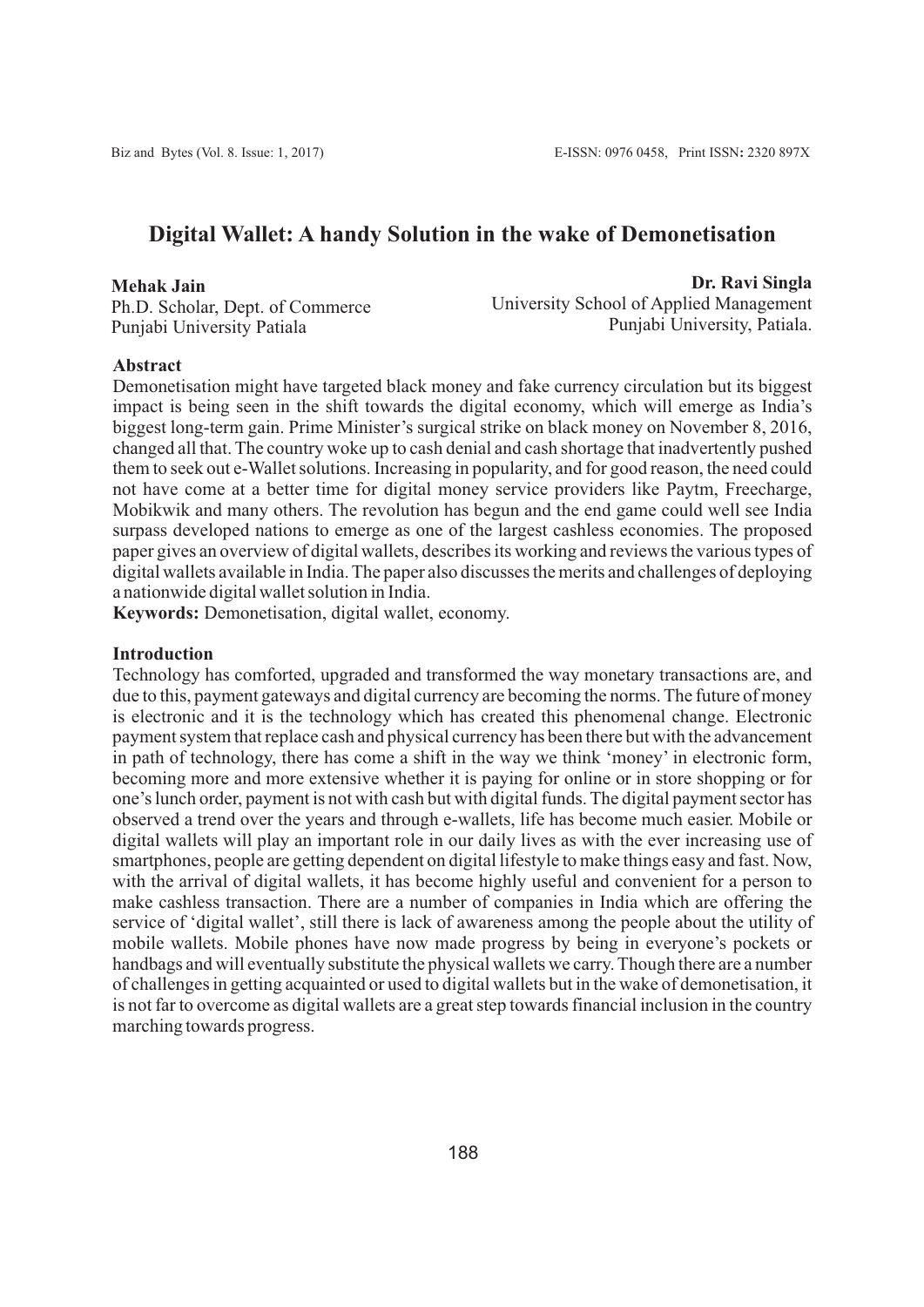| <b>DEBIT/CREDIT E-WALLETS</b><br><b>USSD</b><br><b>IMPS</b><br><b>UPI</b><br><b>NEFT</b><br><b>RTGS</b><br><b>LIKE Paytm</b><br><b>CARD</b><br><b>TIMINGS</b><br>8 AM-6.30 PM<br>24x7<br>8 AM-4.30 PM<br><b>Working Days</b><br>TIME TAKEN TO COMPLETE A TRANSACTION<br><b>INSTANT#</b><br>SAME DAY <b>4</b><br><b>REAL-TIME</b><br><b>TRANSACTION LIMIT</b><br>₹20,000<br><b>Depending on</b><br>₹5,000<br>₹1 lakh<br>₹10 lakh<br>₹2 lakh<br>₹2-10 lakh<br>bank and card<br>per month<br>per transaction per transaction<br>pey day<br><b>VOU USE</b><br><b>INFORMATION REQUIRED</b><br><b>Login and Pay</b><br>For Pos: Pin/<br><b>ACCOUNT</b><br><b>MPIN/IFSC/</b><br>VPA of<br><b>NUMBER</b><br><b>For online Card</b><br>recipient<br>Aadhaar/<br>& IFSC CODE<br>Number CVV.<br><b>Account Number</b><br>& MPIN<br><b>Expiry date</b><br><b>AUTHENTICATION</b><br><b>2 FACTOR AUTHENTICATION</b><br><b>INTEREST EARNED</b><br><b>BENEFICIARY REGISTRATION</b><br>×<br>≍<br><b>TECHNICAL REQUIREMENT</b><br>Smartphone<br><b>Smartphone or</b><br><b>Internet</b><br>Smartphone<br>with internet<br><b>INTERNET</b><br>feature phone<br>connectivity:<br>with Internet<br><b>CONNECTIVITY</b><br>connectivity<br>For PoS debit/<br>connectivity<br>credit card also<br>needed<br><b>USP</b><br>Can be used<br><b>High user</b><br>Accessed<br>Single app for all<br><b>High Value</b><br>Instant<br><b>Commonly</b><br>online as well<br>base, in case of<br>bank accounts<br>without<br>transfer<br>use virtual<br><b>Transactions</b><br>small value<br>as at PoS<br>& "P2P" collect<br>internet<br>transfer<br>transactions<br>request<br>system<br><b>DEBIT/CREDIT E-WALLETS</b><br><b>USSD</b><br><b>UPI</b><br><b>IMPS</b><br><b>RTGS</b><br><b>NEFT</b><br><b>LIKE PAYTM</b><br><b>CARD</b><br>"If transferred between 8 am to 5 pm (12 noon for working Saturdays); #Provided internet connectivity | <b>Digital Payment Options</b> |  |  |  |  |  |  |  |  |  |  |  |
|-----------------------------------------------------------------------------------------------------------------------------------------------------------------------------------------------------------------------------------------------------------------------------------------------------------------------------------------------------------------------------------------------------------------------------------------------------------------------------------------------------------------------------------------------------------------------------------------------------------------------------------------------------------------------------------------------------------------------------------------------------------------------------------------------------------------------------------------------------------------------------------------------------------------------------------------------------------------------------------------------------------------------------------------------------------------------------------------------------------------------------------------------------------------------------------------------------------------------------------------------------------------------------------------------------------------------------------------------------------------------------------------------------------------------------------------------------------------------------------------------------------------------------------------------------------------------------------------------------------------------------------------------------------------------------------------------------------------------------------------------------------------------------------------------------------------------------------------------------------------------------------------------------------------|--------------------------------|--|--|--|--|--|--|--|--|--|--|--|
|                                                                                                                                                                                                                                                                                                                                                                                                                                                                                                                                                                                                                                                                                                                                                                                                                                                                                                                                                                                                                                                                                                                                                                                                                                                                                                                                                                                                                                                                                                                                                                                                                                                                                                                                                                                                                                                                                                                 |                                |  |  |  |  |  |  |  |  |  |  |  |
|                                                                                                                                                                                                                                                                                                                                                                                                                                                                                                                                                                                                                                                                                                                                                                                                                                                                                                                                                                                                                                                                                                                                                                                                                                                                                                                                                                                                                                                                                                                                                                                                                                                                                                                                                                                                                                                                                                                 |                                |  |  |  |  |  |  |  |  |  |  |  |
|                                                                                                                                                                                                                                                                                                                                                                                                                                                                                                                                                                                                                                                                                                                                                                                                                                                                                                                                                                                                                                                                                                                                                                                                                                                                                                                                                                                                                                                                                                                                                                                                                                                                                                                                                                                                                                                                                                                 |                                |  |  |  |  |  |  |  |  |  |  |  |
|                                                                                                                                                                                                                                                                                                                                                                                                                                                                                                                                                                                                                                                                                                                                                                                                                                                                                                                                                                                                                                                                                                                                                                                                                                                                                                                                                                                                                                                                                                                                                                                                                                                                                                                                                                                                                                                                                                                 |                                |  |  |  |  |  |  |  |  |  |  |  |
|                                                                                                                                                                                                                                                                                                                                                                                                                                                                                                                                                                                                                                                                                                                                                                                                                                                                                                                                                                                                                                                                                                                                                                                                                                                                                                                                                                                                                                                                                                                                                                                                                                                                                                                                                                                                                                                                                                                 |                                |  |  |  |  |  |  |  |  |  |  |  |
|                                                                                                                                                                                                                                                                                                                                                                                                                                                                                                                                                                                                                                                                                                                                                                                                                                                                                                                                                                                                                                                                                                                                                                                                                                                                                                                                                                                                                                                                                                                                                                                                                                                                                                                                                                                                                                                                                                                 |                                |  |  |  |  |  |  |  |  |  |  |  |
|                                                                                                                                                                                                                                                                                                                                                                                                                                                                                                                                                                                                                                                                                                                                                                                                                                                                                                                                                                                                                                                                                                                                                                                                                                                                                                                                                                                                                                                                                                                                                                                                                                                                                                                                                                                                                                                                                                                 |                                |  |  |  |  |  |  |  |  |  |  |  |
|                                                                                                                                                                                                                                                                                                                                                                                                                                                                                                                                                                                                                                                                                                                                                                                                                                                                                                                                                                                                                                                                                                                                                                                                                                                                                                                                                                                                                                                                                                                                                                                                                                                                                                                                                                                                                                                                                                                 |                                |  |  |  |  |  |  |  |  |  |  |  |
|                                                                                                                                                                                                                                                                                                                                                                                                                                                                                                                                                                                                                                                                                                                                                                                                                                                                                                                                                                                                                                                                                                                                                                                                                                                                                                                                                                                                                                                                                                                                                                                                                                                                                                                                                                                                                                                                                                                 |                                |  |  |  |  |  |  |  |  |  |  |  |
|                                                                                                                                                                                                                                                                                                                                                                                                                                                                                                                                                                                                                                                                                                                                                                                                                                                                                                                                                                                                                                                                                                                                                                                                                                                                                                                                                                                                                                                                                                                                                                                                                                                                                                                                                                                                                                                                                                                 |                                |  |  |  |  |  |  |  |  |  |  |  |
|                                                                                                                                                                                                                                                                                                                                                                                                                                                                                                                                                                                                                                                                                                                                                                                                                                                                                                                                                                                                                                                                                                                                                                                                                                                                                                                                                                                                                                                                                                                                                                                                                                                                                                                                                                                                                                                                                                                 |                                |  |  |  |  |  |  |  |  |  |  |  |
|                                                                                                                                                                                                                                                                                                                                                                                                                                                                                                                                                                                                                                                                                                                                                                                                                                                                                                                                                                                                                                                                                                                                                                                                                                                                                                                                                                                                                                                                                                                                                                                                                                                                                                                                                                                                                                                                                                                 |                                |  |  |  |  |  |  |  |  |  |  |  |
|                                                                                                                                                                                                                                                                                                                                                                                                                                                                                                                                                                                                                                                                                                                                                                                                                                                                                                                                                                                                                                                                                                                                                                                                                                                                                                                                                                                                                                                                                                                                                                                                                                                                                                                                                                                                                                                                                                                 |                                |  |  |  |  |  |  |  |  |  |  |  |
|                                                                                                                                                                                                                                                                                                                                                                                                                                                                                                                                                                                                                                                                                                                                                                                                                                                                                                                                                                                                                                                                                                                                                                                                                                                                                                                                                                                                                                                                                                                                                                                                                                                                                                                                                                                                                                                                                                                 |                                |  |  |  |  |  |  |  |  |  |  |  |
|                                                                                                                                                                                                                                                                                                                                                                                                                                                                                                                                                                                                                                                                                                                                                                                                                                                                                                                                                                                                                                                                                                                                                                                                                                                                                                                                                                                                                                                                                                                                                                                                                                                                                                                                                                                                                                                                                                                 |                                |  |  |  |  |  |  |  |  |  |  |  |
|                                                                                                                                                                                                                                                                                                                                                                                                                                                                                                                                                                                                                                                                                                                                                                                                                                                                                                                                                                                                                                                                                                                                                                                                                                                                                                                                                                                                                                                                                                                                                                                                                                                                                                                                                                                                                                                                                                                 |                                |  |  |  |  |  |  |  |  |  |  |  |
|                                                                                                                                                                                                                                                                                                                                                                                                                                                                                                                                                                                                                                                                                                                                                                                                                                                                                                                                                                                                                                                                                                                                                                                                                                                                                                                                                                                                                                                                                                                                                                                                                                                                                                                                                                                                                                                                                                                 |                                |  |  |  |  |  |  |  |  |  |  |  |
|                                                                                                                                                                                                                                                                                                                                                                                                                                                                                                                                                                                                                                                                                                                                                                                                                                                                                                                                                                                                                                                                                                                                                                                                                                                                                                                                                                                                                                                                                                                                                                                                                                                                                                                                                                                                                                                                                                                 |                                |  |  |  |  |  |  |  |  |  |  |  |
|                                                                                                                                                                                                                                                                                                                                                                                                                                                                                                                                                                                                                                                                                                                                                                                                                                                                                                                                                                                                                                                                                                                                                                                                                                                                                                                                                                                                                                                                                                                                                                                                                                                                                                                                                                                                                                                                                                                 |                                |  |  |  |  |  |  |  |  |  |  |  |
|                                                                                                                                                                                                                                                                                                                                                                                                                                                                                                                                                                                                                                                                                                                                                                                                                                                                                                                                                                                                                                                                                                                                                                                                                                                                                                                                                                                                                                                                                                                                                                                                                                                                                                                                                                                                                                                                                                                 |                                |  |  |  |  |  |  |  |  |  |  |  |

# **Comparison of various Cashless Payment Systems**

'If transferred between 8 am to 5 pm (12 noon for working Saturdays); #Provided internet connec<br>Is uninterrupted and high speed; PoS-Point of Sale (Presuming swipe machine is available at PoS)

| <b>Transaction</b><br>Amount | <b>NEFT</b> | <b>RTGS</b> | <b>IMPS</b> | UPI-<br>Proposed | <b>USSD</b> | <b>Debit and Credit</b><br>Cards               | <b>E-wallets</b> |  |
|------------------------------|-------------|-------------|-------------|------------------|-------------|------------------------------------------------|------------------|--|
| Up to ₹5000                  | ₹ 2.50      | N.A.        | ₹5          | ₹0.5             | ₹0.5        | An<br>annual                                   | Currently no     |  |
| ₹5000-<br>10,000             | ₹2.50       | N.A.        | ₹5          | ₹0.5             | N.A.        | fee/renewal<br>fee<br>which depends upon       | charges.         |  |
| ₹10,000 - ₹<br>1 lakh        | ₹5          | N.A.        | ₹5          | ₹0.5             | N.A.        | the type of card you<br>using.<br>No<br>are    |                  |  |
| ₹1 lakh - ₹<br>2 lakhs       | ₹15         | N.A.        | ₹15         | N.A.             | N.A.        | additional<br>charges<br>PoS but<br>for use at |                  |  |
| ₹2 lakh - ₹<br>5 lakhs       | ₹25         | ₹25         | N.A.        | N.A.             | N.A.        | additional<br>charges<br>are levied for online |                  |  |
| ₹5 lakh - ₹<br>10 lakhs      | ₹25         | ₹ 50        | N.A.        | N.A.             | N.A.        | transactions                                   |                  |  |

Economic times 26 Dec 2016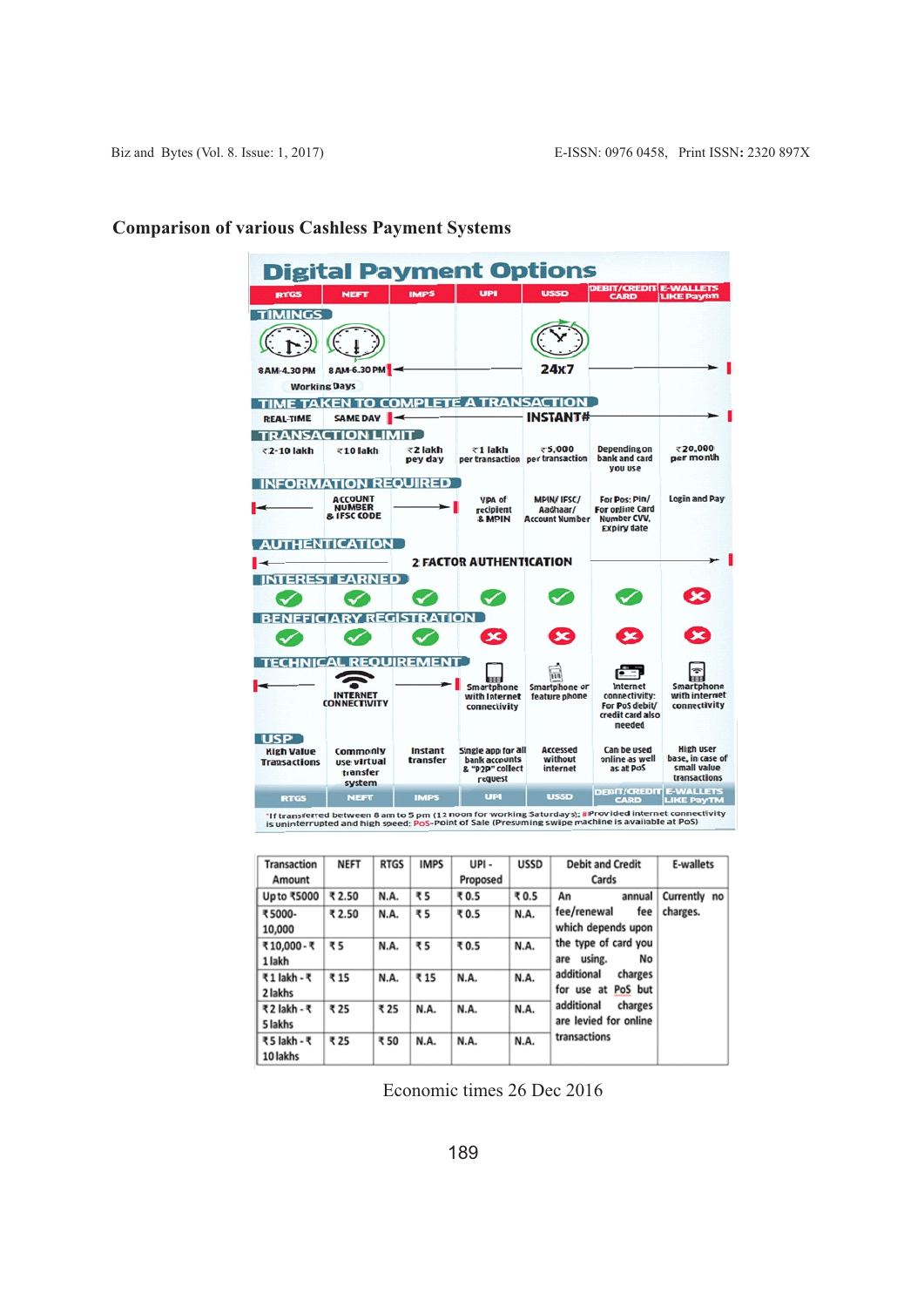#### **Overview of digital wallet**

Back to history, mobile wallet is developed from a concept called "Digital Wallet". It dated back in 1996 when the founder ofDigital Wallet, Sam Pitroda, filed the patent in the United States.Mobile wallets are the digital substitutesof physical or leather wallets in which debit, credit, prepaid cards, cash and other cards or coupons are carried. It is an online service which permits you to accumulate or store money, as money is stored in a bank account. Auser needs to make an account with a digital wallet service provider after which money is added to the 'digital wallet' account using a debit, credit, online transaction from bank account or via cash. The two key drivers of Digital Wallets are Smartphone penetration and improved and affordable 3G and 4G services. With the strong presence of these two key drivers of digital wallets, the ecosystem of India is turning out to be immensely positive in the adoption of digital wallets. The major difference between a mobile wallet and online transactions via bank account is that, unlike banks, mobile wallet does not charge any amount of money on every transaction and saves the customer from the fuss of entering card details and pin number for each and every transaction. Some of the mobile wallet providers in India are Paytm, Citrus, Oxigen, Freecharge, Mobikwik, SBI Buddy, ItzCash etc.

#### **Types of e-wallets**

As per the Reserve Bank of India, there are three kinds of e-wallets, that is, closed, semi-closed and open digital wallets.

1. Closed Wallet: A closed wallet is that which a company issues to its consumers for in-house goods and services only. These instruments do not carry the benefit of cash redemption or withdrawal. Various online shopping portals such as Jabong, Make My Trip and Flipkart offer such closed wallets. It is primarily an account where money gets credited in case of a refund due to cancellation or return.

2. Semi-Closed Wallet: Companies such as Paytm, MobiKwik and PayU offer semi-closed wallets facility. According to RBI, a semi-closed wallet can be used for goods and services, including financial services, at selected merchant locations that have a contract with the issuing company to accept these payment instruments. However, semi-closed wallets do not allow cash withdrawal or redemption to the holders.

3. Open Wallet: These wallets can be used for purchase of goods and services, including financial services such as funds transfer at merchant locations or at point-of-sale terminals that accept cards and also allow for cash withdrawals at automated teller machines or business correspondents. Such wallets can be issued by banks only. Vodafone m-Pesa is one such open wallet with ICICI bank.

#### **Some Popular E-wallets And Their Benefits**

There are many e-wallets which became popularparticularly after 8 November 2016, that is, after demonitisation and these are: Paytm, OLAMoney, SBI Buddy, PhonePe powered by YES Bank, PayUmoney, Itzcash, HDFC Chillr, Airtel Money, Mobikwik, mRupee, HDFC PayZapp, Idea Money, Citrus Cash. Pockets by ICICI bank, LIME by Axis Bank, M-Pesa by Vodafone, Oxigen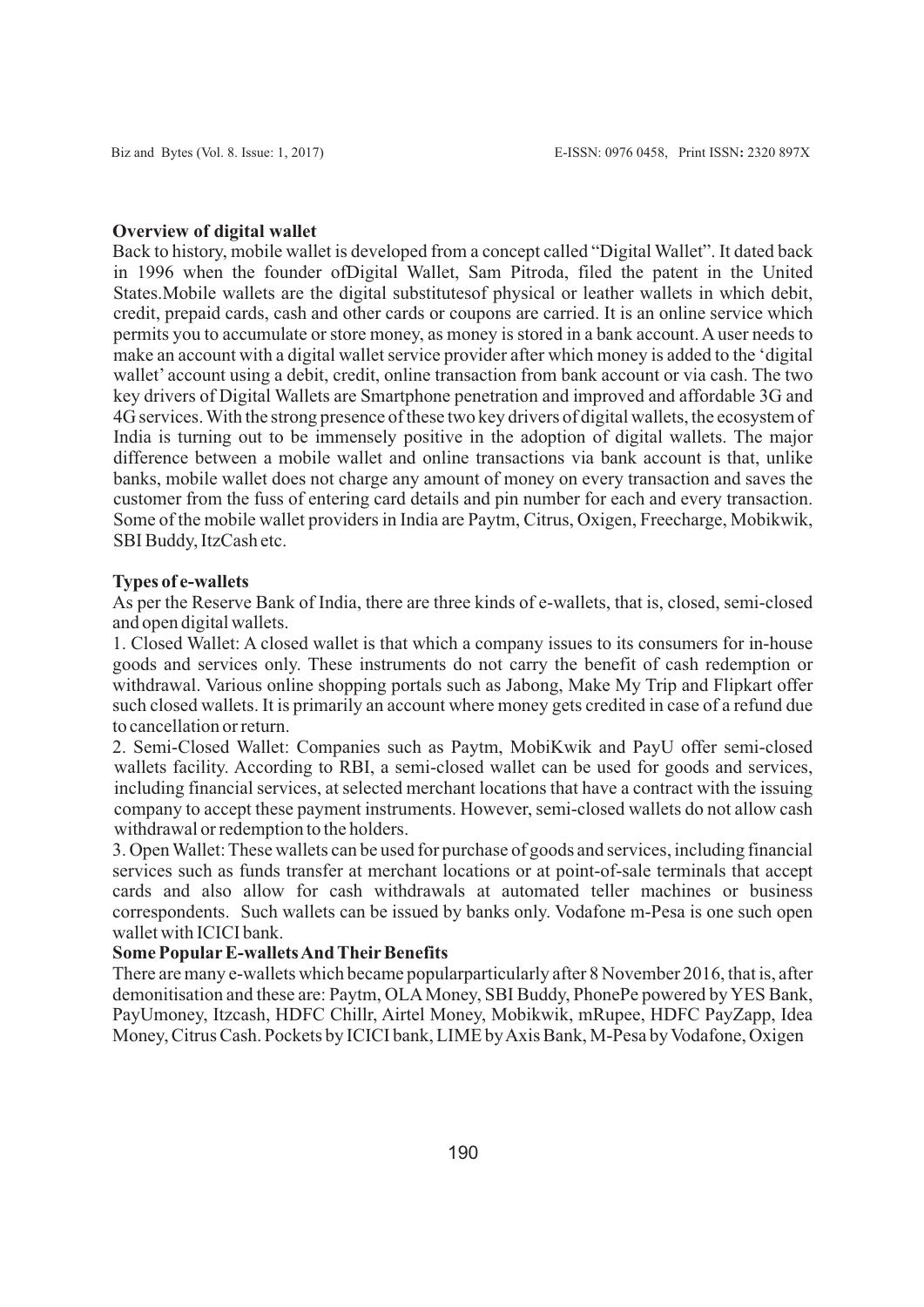Wallet, M-Clip by Bank of Baroda,, JioMoney by Reliance, JioFreecharge, DBS aka DigiBank, DigiPurse by Union Bank of India, Future Pay powered by Oxigen, Udio by RBL (Previously Shmart), RuPiZo by DigiBank and PayApt by IDBI Bank.

The most popular digital wallets are elaborated below:

### **Paytm**

Paytm got attracted among people when Ratan Tataand Alibaba invested in the company and since then, Paytm is the greatest payment platform in India. Paytm offers a plenty of options to make payments ranging from prompt mobile phone recharges to payment of shopping bills. It also offers the 'scan and pay option'using which one can make payments by simply scanning the QR (quick response) code.Today Paytm has partner tie-ups with Visa, Mastercard, RuPay, PCI, Safekey and Diners.

Demonetisation has forced a lot of places to accept digital payments and Paytm can be used to pay for:

- Mobile recharge, mobile payment, datacard recharge
- DTH recharge
- Utilities payments: electricity, gas and water
- Groceries; fruits and vegetables from street vendors
- Auto and taxi; app-based cab services
- Metro Card recharge, bus, air and train booking
- All insurance payments, buy gold
- Hotel bookings and restaurants
- Movie bookings
- Pharmacies and hospitals
- Pay school or college fees
- Money transfers or receipt to and from anyone with a mobile phone and app.

### **Mobikwik**

It permits customers to deposit money using a debit or credit card, offers cash collection services and performs net banking transactions. Mobikwik can be used for mobile phone recharges, payment of utility and shopping bills and to transfer money. It also offers cashless payments of Tatkal (instant) train booking through the IRCTC website.

#### **Freecharge**

The company is a fresh recruit to the rapid-growing digital payment service providers' list. Launched in September 2015, Freecharge is similar to Paytm and Mobikwik in its merchant establishments although its initial focus has been more on the larger organized retail and food service establishments. Freecharge provides online payment services for mobile phone recharges, direct-to-home television services and data card services. Recently, it collaborated with Indian Oil Corp. for cashless payments for cooking gas deliveries across the country.

### **Oxigen**

It can be used to pay bills and present gift cards for numerous brands. Customers can also earn loyalty points that can be redeemed as cash into the wallet or as PayBack points. Oxigen has partnered with National Payments Council of India (NPCI) for immediate transfer of money.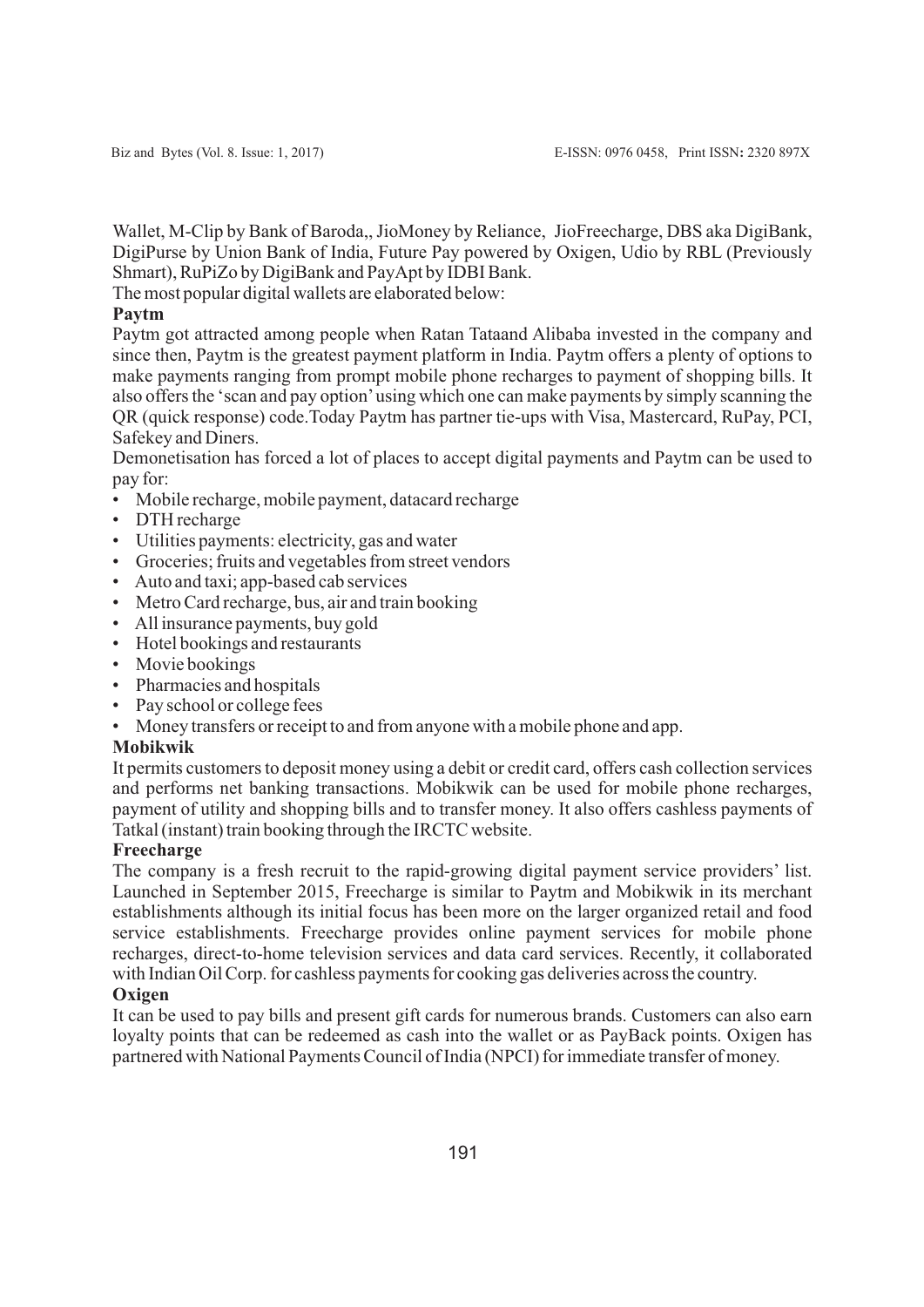### **Airtel Money**

This app works for all telecom carriers in the country and permits customers or users to carry out transactions without the mPIN by just tapping on the mobile screen. It offers the provision to carry out transactions even if a customer has insufficient funds in the wallet, the user can load the money later. Airtel Money initially started by focusing on e-Wallet services for mobile related services but is now rapidly expanding into other areas too. The company has received a licence to start a payments bank business as well.

### **Vodafone m-pesa**

It is one of the simplest, easiest and the most preferred means of sending money to family and friends. Vodafone m-pesaapp offers other facilities such as payment of utility bills, DTH and online shopping.

### **Chillr**

Chillr has partnered with banks such as HDFC Bank, Bank of Baroda and Federal Bank which allows its users to transfer money to their contacts' bank accounts, recharge phone connections and split bill payments among friends in a group. The latest update adds the " $\hat{a}$ "tag feature, which allows to send money to professionals, institutions, non-profit organisations, etc., or to anyone in the phone book even if the account number or the bank's IFSC code is not known.

#### **PingPay**

This app from Axis Bank enables to connect to multiple social media platforms. Axis Bank as well as non-Axis Bank customers can send money, ask for or receive money and recharge mobile across WhatsApp, Facebook and Twitter. Users can also customize their transactions by adding text messages, pictures, video or audio messages.

### **State Bank Buddy**

The app includes features such as sending money to registered and new users, asking for payments and sending reminders to settle dues, transferring additional cash free of cost to an account of your choice, recharging and paying bills, booking movie and flight tickets and shopping. State Bank Buddy also provides an option of sending gifts to family and friends in India and abroad, without any shipping charges, from the available options, categorized according to occasion/festival.

### **Reliance Jio**

Reliance Jio is the latest entrant in the e-Wallet business, having recently received its licence and plans to emerge as a major player in this segment. The merchant profile is more or less similar to that of Paytm's and Mobikwik's, but its market penetration strategy is likely to be wider and faster to close the lead with others.

#### **Digital ormobile wallet's Working**

The working of digital wallets is easy and quick as follows:

- i. Register with e-wallet company.
- ii. Add money to the e-wallet subject to maximum limit provided by the e-wallet company.
- iii. Put source of adding money (Savings bank account or debit/ credit card)
- iv. Put card number, CVV code or login through net banking and authorize payments.
- v. Once payment is authorized, amount will be credited to e-wallet from savings bank account or credit card account.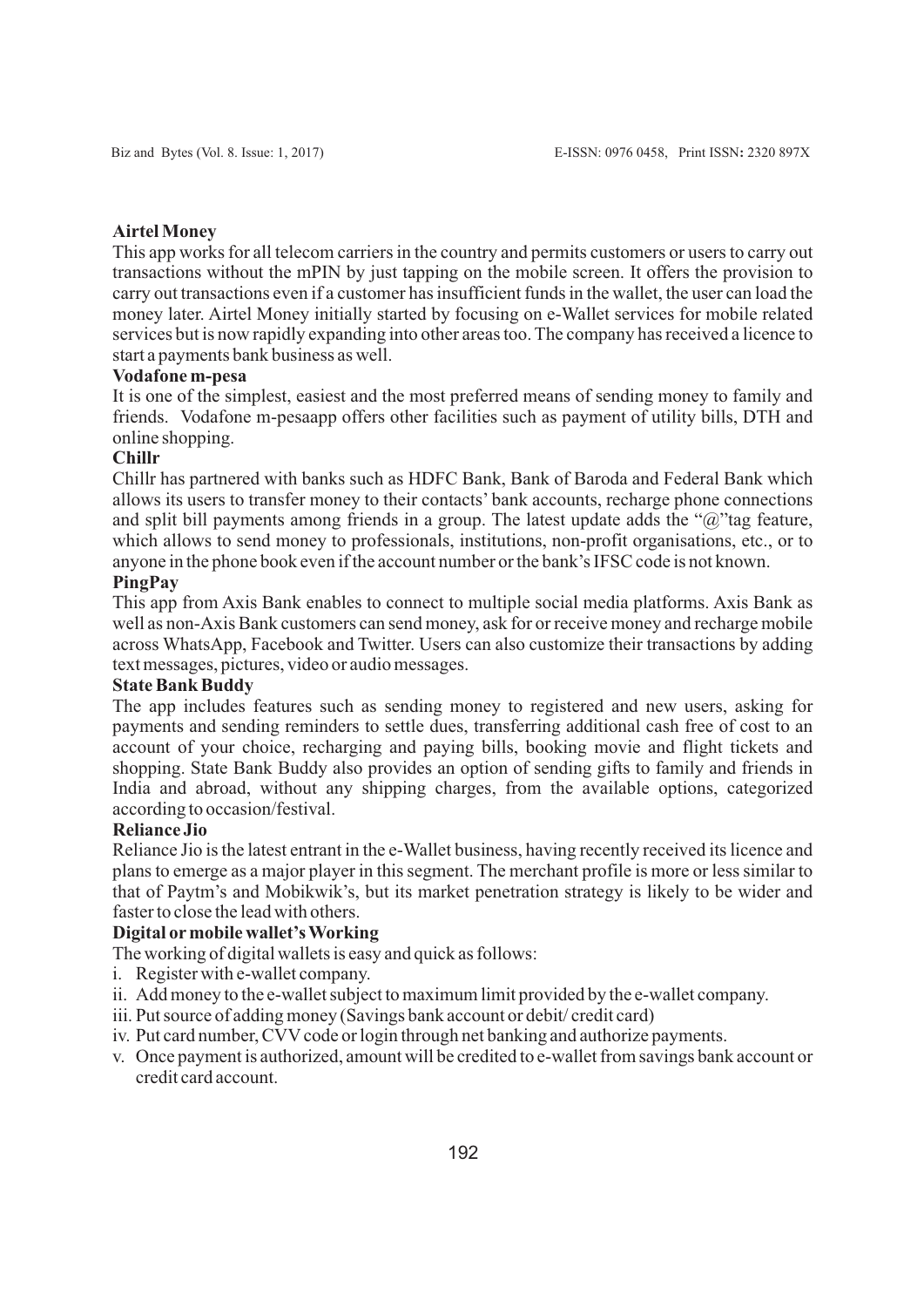# **Advantages Of Digital Wallet**

**• Lower Costs:** Employing the use of digital wallets eliminates the need for intermediaries. Purchases in-store may no longer need a cashier as the purchasing process becomes easy at a tap or scan of a mobile device.

**• Convenience:** Users are able to get through a purchase in nanoseconds with a simple tap or scan of their mobile device. The experience of purchasing items becomes quicker and easier. Furthermore with rapid transactions, checkout lines within stores become much shorter.

**• Synchronization of Data From Multiple Platforms:** One can link their credit cards, debit cards and bank accounts and pay immediately with no fuss to enter the details each time.Bank accounts, credit and debit cards, mobile accounts and bills - all will be interconnected which help in better management. It's just like everything's under a single roof.

• Efficiency:With a mobile wallet, remembering the card details will not bother now as under any e-wallet app that all goes away in just a tap and one can do as much shopping one wants to.

**• Safety:**With encrypted passwords and security questions, money needs no longer to be kept under the mattress.

**• Track the Expenditure:**Every sum spent on your versatile digital wallet is recorded automatically. To work on financial intelligence or ascertain how one is doing financially, this is an essential functionality of e-wallets that anyone can find useful.

Digital wallets can do everything that cash or cards can do and way better with greater flexibility, faster speed and enhanced level of security and limited possibility of loss.

# **Limitations of digital wallet**

### **From User's Point:**

**• Limited Merchants:** There are many digital wallets like Paytm, Mobikwik, Payumoney and more. Still, there are many online stores that don't offer digital wallets and Amazon is the great example in this list.

**• Security:** One of the biggest concerns of getting adapted to a digital wallet application is safety of transactions. This is the hindrance that one faces. More than connectivity, security issues are at the forefront in these days. People are always under the fear of misuse of their money by hackers and frauds. They always feel safer to have cash with them.

• **Dependent on the Devices:** As digital wallets can only be used online and via devices such as laptop, smartphone or tablet, so the use of digital wallets is highly dependent of thedevice. If one is unable to reach his smartphone or laptop due to battery problem or of any other reason, digital wallets are of no use. This is the main reason why digital wallets can't beat credit and debit cards.

**• Issue of Connectivity:** Mobile network connectivity is the biggest impediment. Network problems and reliable and fast internet connectivity is not available in most of the developing countries.

**• International Restriction:** Every country has different digital wallets so that one can't use other country's digital wallet to make payment while you're in other country. So, it can be a big hurdle for the ones who need to travel often to different countries. The challenge is that most countries have financial systems that are not compatible. Pay Pal is one such e-wallet which is not connected with most of the local banks.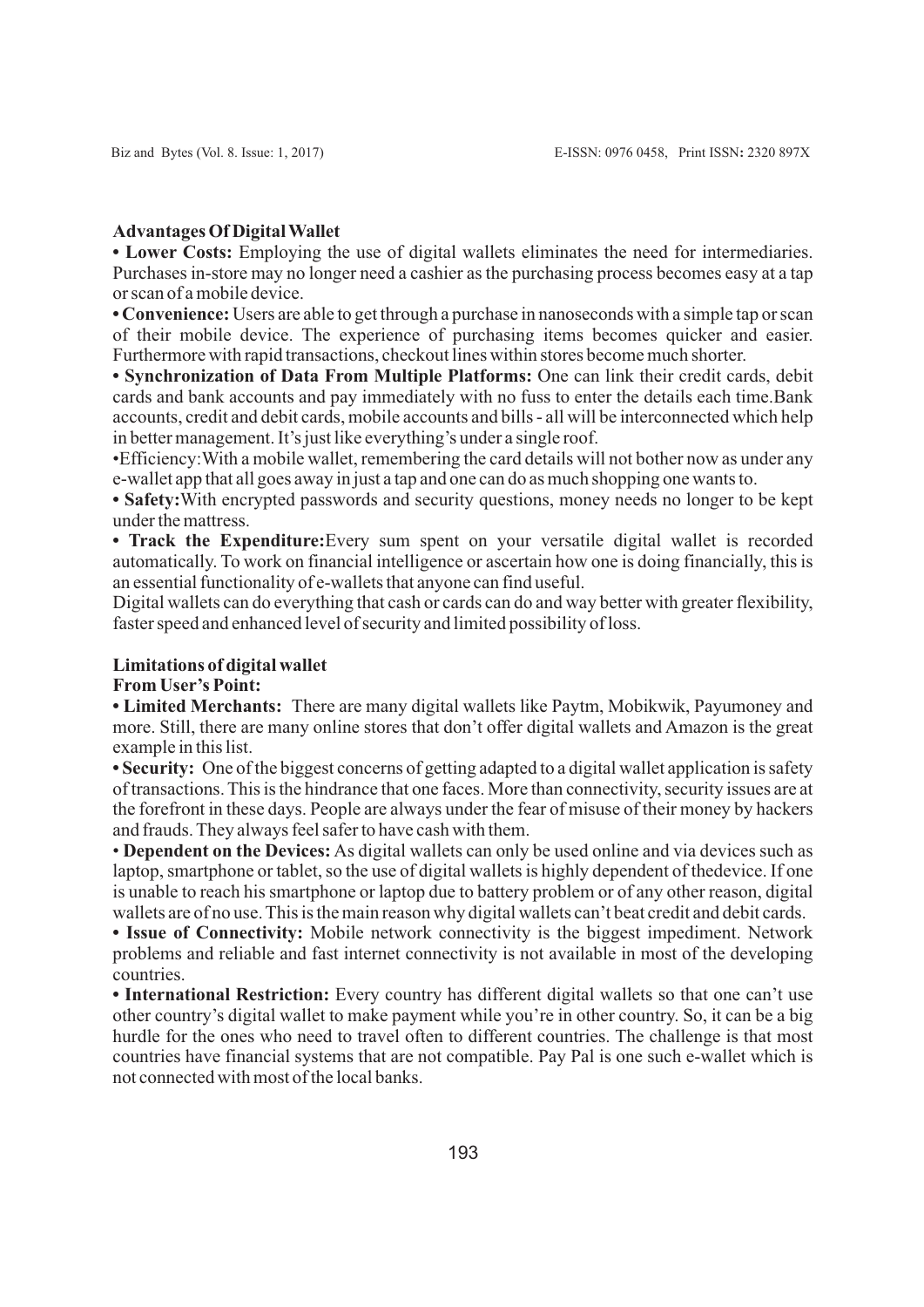#### **From Vendor's Point:**

**• Huge Investment:** The financial investment at the beginningto build functional digital wallet application is quite huge. It needs the initial development of the software as well as the ongoingmaintenance, updates and fixes related to it. On acquiring software, the business would also require to install the corresponding hardware in their stores, which leads to an additional increase in costs.

• **Support Technology:** There are very few supporting technologies to choose at present, with NFC terminals and phone readers being the most accepted. In the case of digital wallets, they can only function with a corresponding hardware device for each application. NFC terminals and specialize scanners are the only devices created at present that will support the processing of digital wallet payments; thus, hurdling the wider use of digital wallets. **• System Outages:** Information for digital wallets is stored on the cloud of business servers; therefore, the risk of malfunctioning in the system or shut down is always there. As a result, businesses will not be able to process payments or will become increasingly slow due to high traffic in the servers.

Demonetization is an opportunity but the technology side has to be supported with adequate investments from the government and larger private players.

#### **GOVERNMENT'S INITIATIVE TOWARDS DIGITAL**

# **PAYMENTAadhaar-based cashless payments app**

### **BHIM – Joins DIGITALDANGAL**

A new digital payments app has been recently introduced by the government known asBharat Interface for Money (BHIM) which is based on the Unified Payments Interface (UPI). BHIM app is accessible only on Android. It is assumed to assistAadhaar-based payments, where transactions happen just with an impression of fingerprint.BHIM app has a feature that allowssending and receiving money to other non-UPI accounts.In this app, money can be sent viaIndian Financial System Code(IFSC) and Mobile Money Identifier (MMID) code to userswho don't have a UPI-based bank account. There is alsoan option to make a direct payment and scanning a QR code. One can makehis own QR code for a certain fixed amount of money, and then the merchant can scan it and the deduction will be made.BHIM app is not a mobile wallet. In case of mobile wallets such as Paytm or MobiKwik, only a limited amount of money can be storedin the app that can only be sent to the person who is using the same wallet. So in case, if anyone is using Paytm account, he won't be able to send money to the other person having some other app such as MobiKwik.But BHIM being based on UPI is linked directly to a bank account andone doesn't necessarily need to be on the BHIM app. One just needs a bank account to receive the payment. Amaximumof Rs 10,000 can be shared per transaction, and a total of Rs 20,000 can be sent within 24 hours. Government has come up with several schemes to make people get acquainted with the BHIM app. One such scheme is the Lucky GrahakYojana. Such initiatives will boost the people to get digital and to become India, a cashless economy.

### **Future Of Digital Wallets in India**

The e-wallet business in India is going at a rapid pace. It has been estimated that - e-wallet users outnumbered the accumulative number of credit cards in India within a short span of its From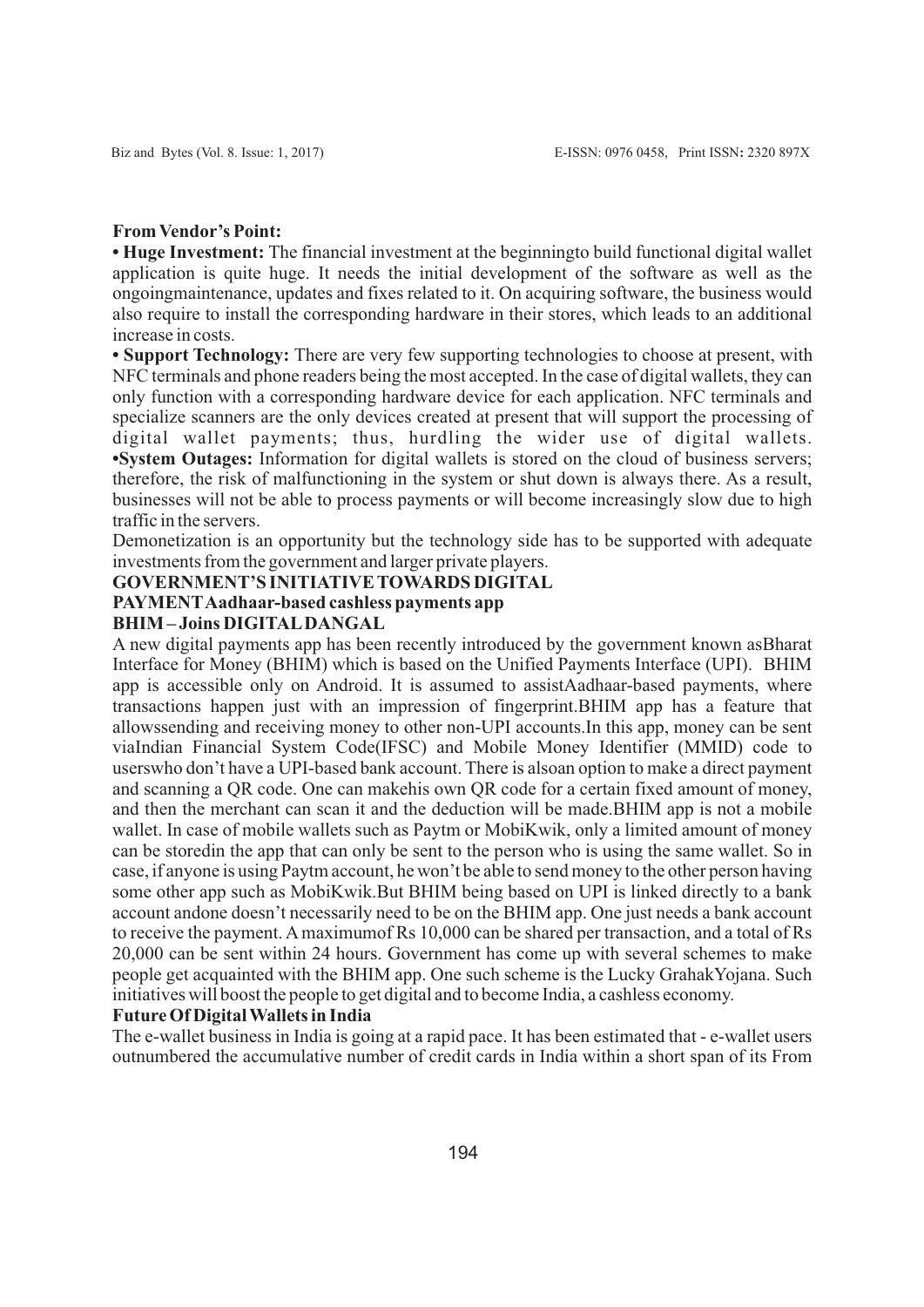Vendor's Point:

**• Huge Investment:** The financial investment at the beginningto build functional digital wallet application is quite huge. It needs the initial development of the software as well as the ongoingmaintenance, updates and fixes related to it. On acquiring software, the business would also require to install the corresponding hardware in their stores, which leads to an additional increase in costs.

**• Support Technology:** There are very few supporting technologies to choose at present, with NFC terminals and phone readers being the most accepted. In the case of digital wallets, they can only function with a corresponding hardware device for each application. NFC terminals and specialize scanners are the only devices created at present that will support the processing of digital wallet payments; thus, hurdling the wider use of digital wallets. **• System Outages:** Information for digital wallets is stored on the cloud of business servers; therefore, the risk of malfunctioning in the system or shut down is always there. As a result, businesses will not be able to process payments or will become increasingly slow due to high traffic in the servers.

Demonetization is an opportunity but the technology side has to be supported with adequate investments from the government and larger private players.

### **Government's Initiative Towards Digital**

### **Payment Aadhaar-based cashless payments app**

### **BHIM – Joins Digital Dangal**

A new digital payments app has been recently introduced by the government known asBharat Interface for Money (BHIM) which is based on the Unified Payments Interface (UPI). BHIM app is accessible only on Android. It is assumed to assistAadhaar-based payments, where transactions happen just with an impression of fingerprint.BHIM app has a feature that allowssending and receiving money to other non-UPI accounts.In this app, money can be sent viaIndian Financial System Code(IFSC) and Mobile Money Identifier (MMID) code to userswho don't have a UPI-based bank account. There is alsoan option to make a direct payment and scanning a QR code. One can makehis own QR code for a certain fixed amount of money, and then the merchant can scan it and the deduction will be made.BHIM app is not a mobile wallet. In case of mobile wallets such as Paytm or MobiKwik, only a limited amount of money can be storedin the app that can only be sent to the person who is using the same wallet. So in case, if anyone is using Paytm account, he won't be able to send money to the other person having some other app such as MobiKwik.But BHIM being based on UPI is linked directly to a bank account andone doesn't necessarily need to be on the BHIM app. One just needs a bank account to receive the payment. A maximumof Rs 10,000 can be shared per transaction, and a total of Rs 20,000 can be sent within 24 hours. Government has come up with several schemes to make people get acquainted with the BHIM app. One such scheme is the Lucky GrahakYojana. Such initiatives will boost the people to get digital and to become India, a cashless economy. **Future Of Digital Wallets In India**

The e-wallet business in India is going at a rapid pace. It has been estimated that - e-wallet users outnumbered the accumulative number of credit cards in India within a short span of its From Vendor's Point: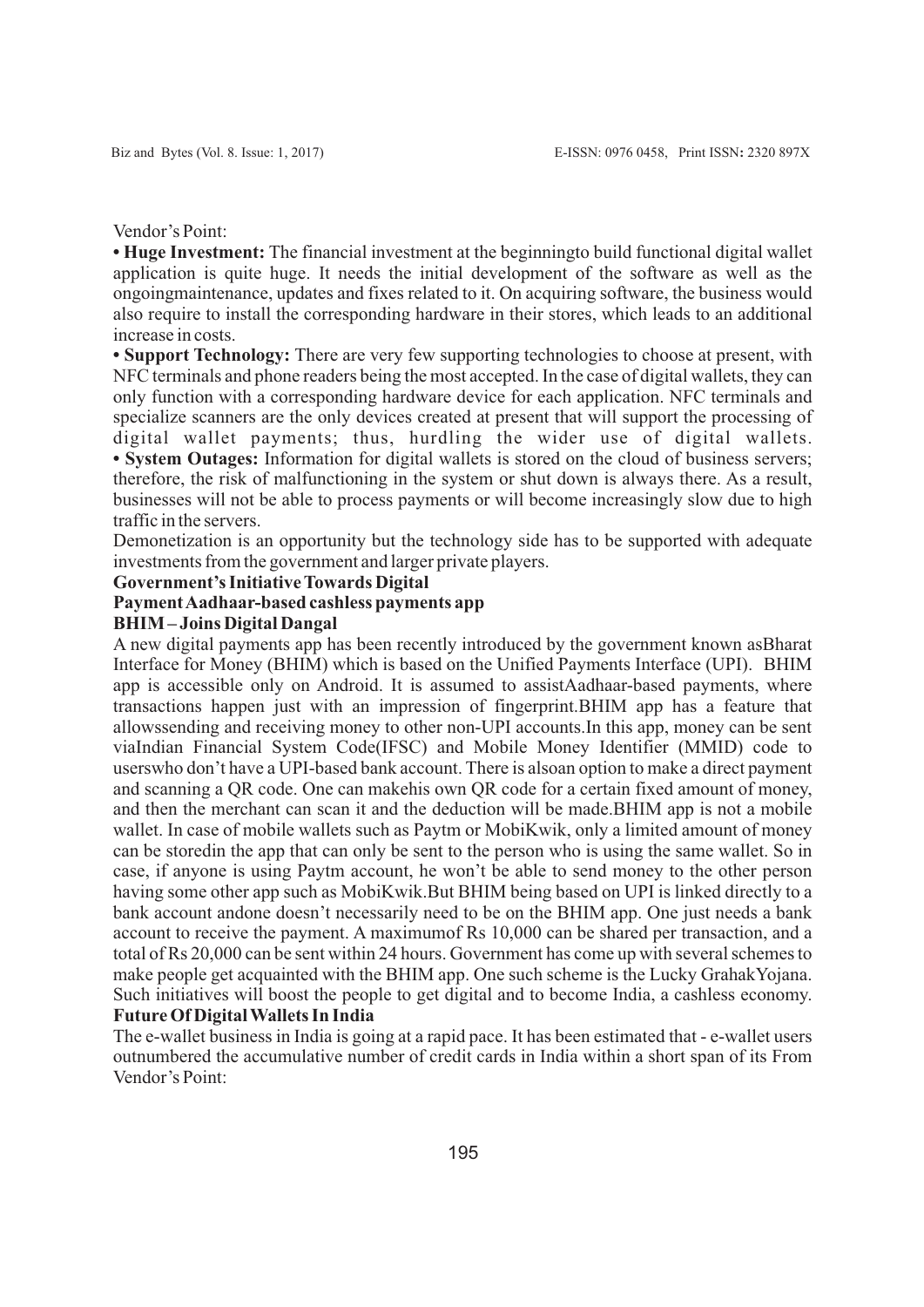**• Huge Investment:** The financial investment at the beginningto build functional digital wallet application is quite huge. It needs the initial development of the software as well as the ongoingmaintenance, updates and fixes related to it. On acquiring software, the business would also require to install the corresponding hardware in their stores, which leads to an additional increase in costs.

**• Support Technology:** There are very few supporting technologies to choose at present, with NFC terminals and phone readers being the most accepted. In the case of digital wallets, they can only function with a corresponding hardware device for each application. NFC terminals and specialize scanners are the only devices created at present that will support the processing of digital wallet payments; thus, hurdling the wider use of digital wallets. **• System Outages:** Information for digital wallets is stored on the cloud of business servers; therefore, the risk of malfunctioning in the system or shut down is always there. As a result, businesses will not be able to process payments or will become increasingly slow due to high traffic in the servers.

Demonetization is an opportunity but the technology side has to be supported with adequate investments from the government and larger private players.

### **Government's Initiative Towards Digital Payment Aadhaar-based cashless payments app BHIM – Joins Digital Dangal**

A new digital payments app has been recently introduced by the government known asBharat Interface for Money (BHIM) which is based on the Unified Payments Interface (UPI). BHIM app is accessible only on Android. It is assumed to assistAadhaar-based payments, where transactions happen just with an impression of fingerprint.BHIM app has a feature that allowssending and receiving money to other non-UPI accounts.In this app, money can be sent viaIndian Financial System Code(IFSC) and Mobile Money Identifier (MMID) code to userswho don't have a UPI-based bank account. There is alsoan option to make a direct payment and scanning a QR code. One can makehis own QR code for a certain fixed amount of money, and then the merchant can scan it and the deduction will be made.BHIM app is not a mobile wallet. In case of mobile wallets such as Paytm or MobiKwik, only a limited amount of money can be storedin the app that can only be sent to the person who is using the same wallet. So in case, if anyone is using Paytm account, he won't be able to send money to the other person having some other app such as MobiKwik.But BHIM being based on UPI is linked directly to a bank account andone doesn't necessarily need to be on the BHIM app. One just needs a bank account to receive the payment. Amaximumof Rs 10,000 can be shared per transaction, and a total of Rs 20,000 can be sent within 24 hours. Government has come up with several schemes to make people get acquainted with the BHIM app. One such scheme is the Lucky GrahakYojana. Such initiatives will boost the people to get digital and to become India, a cashless economy. **Future of Digital Wallets in India**

The e-wallet business in India is going at a rapid pace. It has been estimated that - e-wallet users outnumbered the accumulative number of credit cards in India within a short span of its acceptability.It can be seen that the current mobile wallet market could rise tremendously in the coming years. Afavourable feature of mobile wallet for a customer is that, it does not store one's card details. Also, limited amount of money can be kept in a digital wallet which protects the user